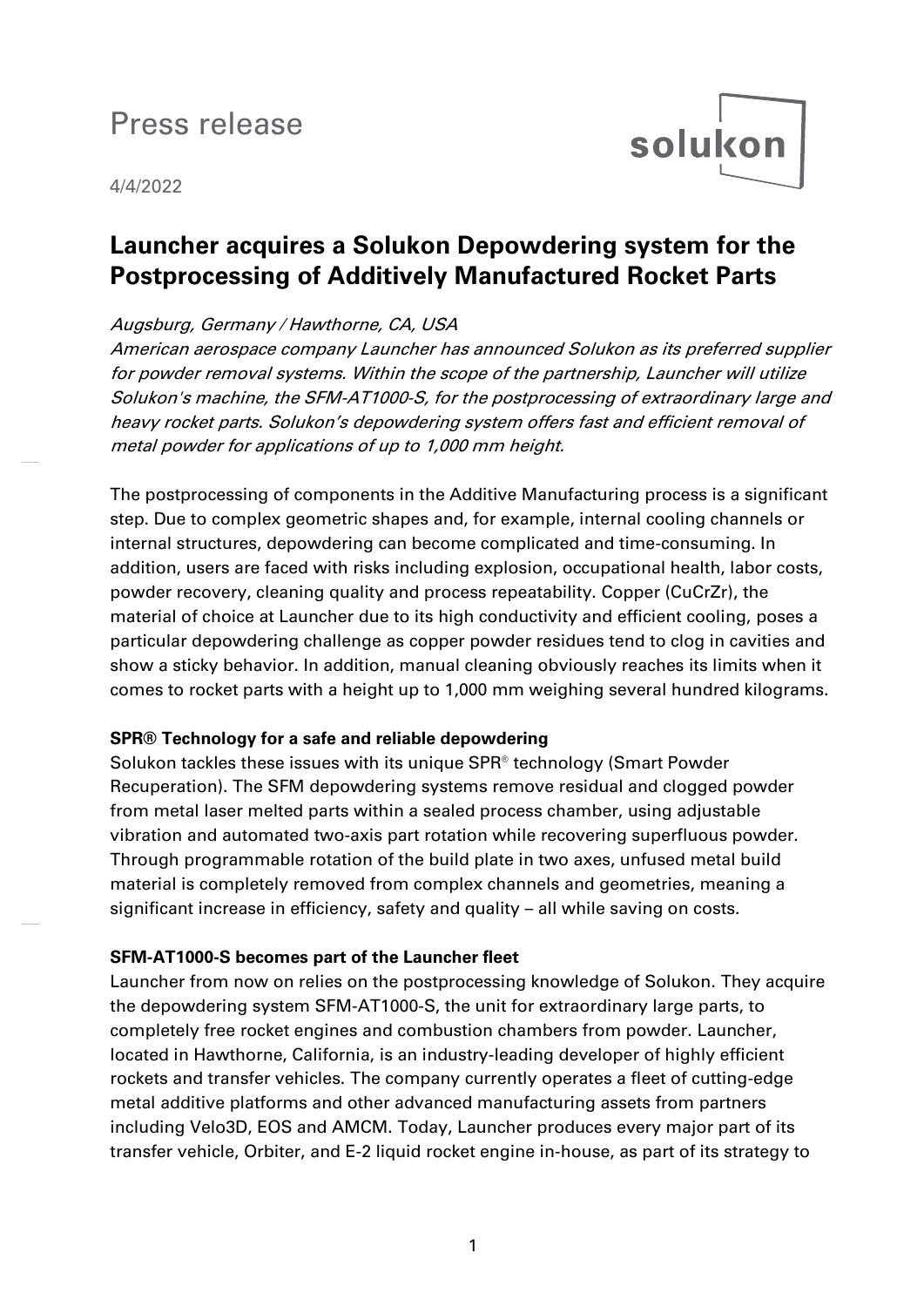

build, test, and iterate as cost-effectively as possible as it develops high-performance rockets and transfer vehicles.



Figure 1: The SFM-AT1000-S, the trusted powder removal system of Launcher

"We're happy to include the state-of-the-art system for depowdering to our outstanding AM fleet", says Max Haot, founder and CEO of Launcher. Tim Berry, Launcher's Head of Manufacturing, adds: "We see that automated powder removal is an essential step in the production process. For final heat treatment and Hot Isostatic Pressing all parts must be free of any powder, a special challenge for large and heavy parts with hard-to-access internal channels. The SFM-AT1000-S will help to further automize our production process as we achieve reliable and repeatable cleaning results. In addition, we benefit from Solukon's experience and support when optimizing our fast and forward-thinking production lines."

#### **Launcher acquires a perfect-fit postprocessing system for rocket parts**

The one-meter-high Launcher E-2 engine, first time presented in 2019, was made in Germany by AMCM using its specialized M4K printer. With the purchase of the SFM-AT1000-S through Launcher, the wheel has come full circle as this Solukon system was initially developed at the request of AMCM for a depowdering solution for parts exactly from this M4K printer.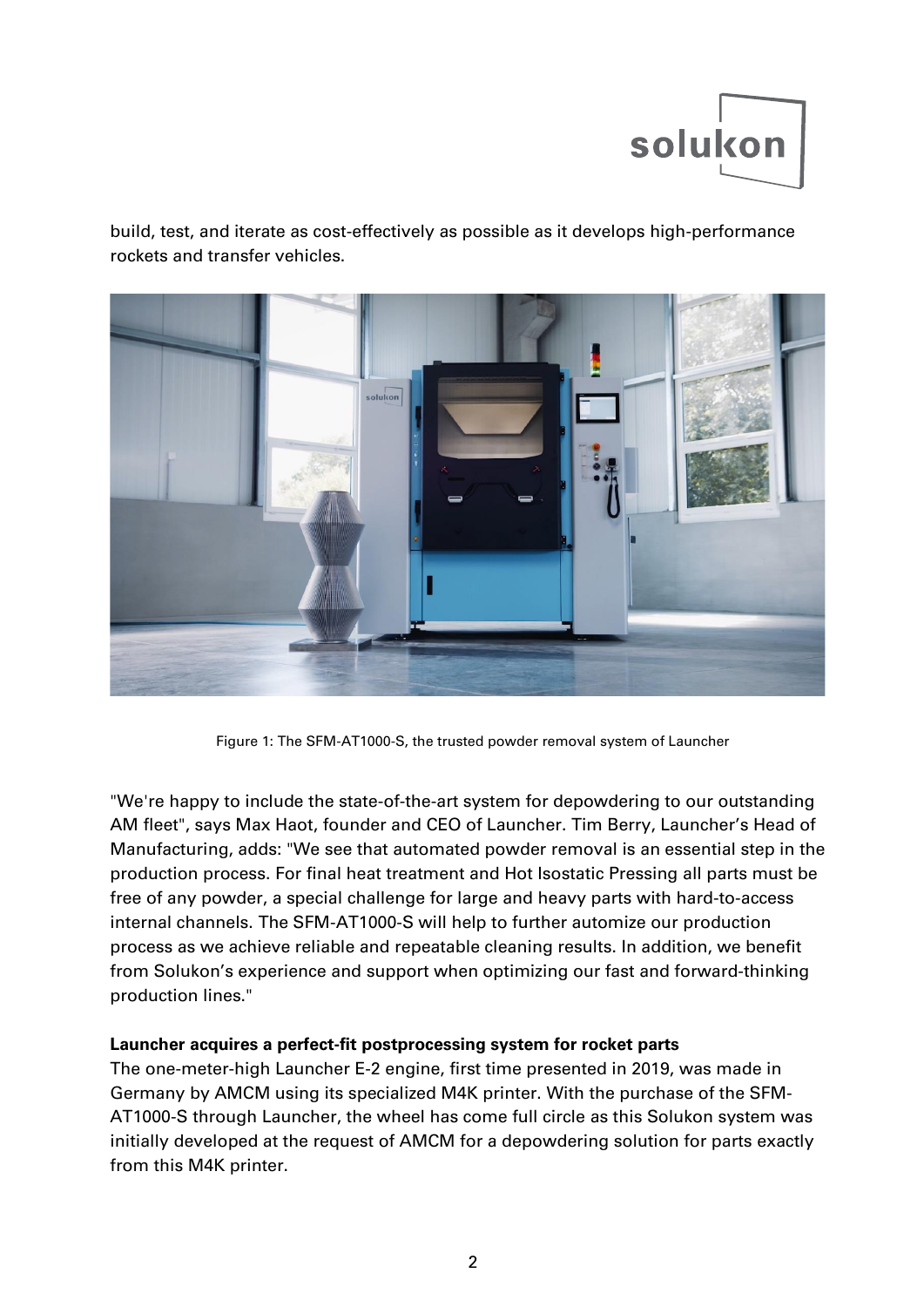



Figure 2: The E-2 engine combustion chamber of Launcher. Credits: Launcher

The Solukon SFM-AT1000-S, an advancement of the SFM-AT800-S-system and a special version particularly designed for large and heavy parts, allows to easily move parts with a size up to 600 x 600 x 1.000 mm (XYZ) with a weight up to 800 kg. This makes it the ideal postprocessing system for the Aerospace & Space industry. The SFM-AT1000-S has two endless rotating axes with programmable servo-drives so that it can move the part along any imaginable path. Individual control is also possible by using a joystick to move the component flexibly in any direction at variable speed and to save the movement pattern afterwards. The optional Digital Factory tool enables quality assurance and automation integration of the depowdering process.

"Yet again, it's an honor to support a leading New Space company with our SPR® technology. Shortly after the demand for a machine compatible with the AMCM M4K printer came up, we responded directly by developing the SFM-AT1000-S. I'm sure pioneers like Launcher will keep pushing the boundaries of what's possible in Additive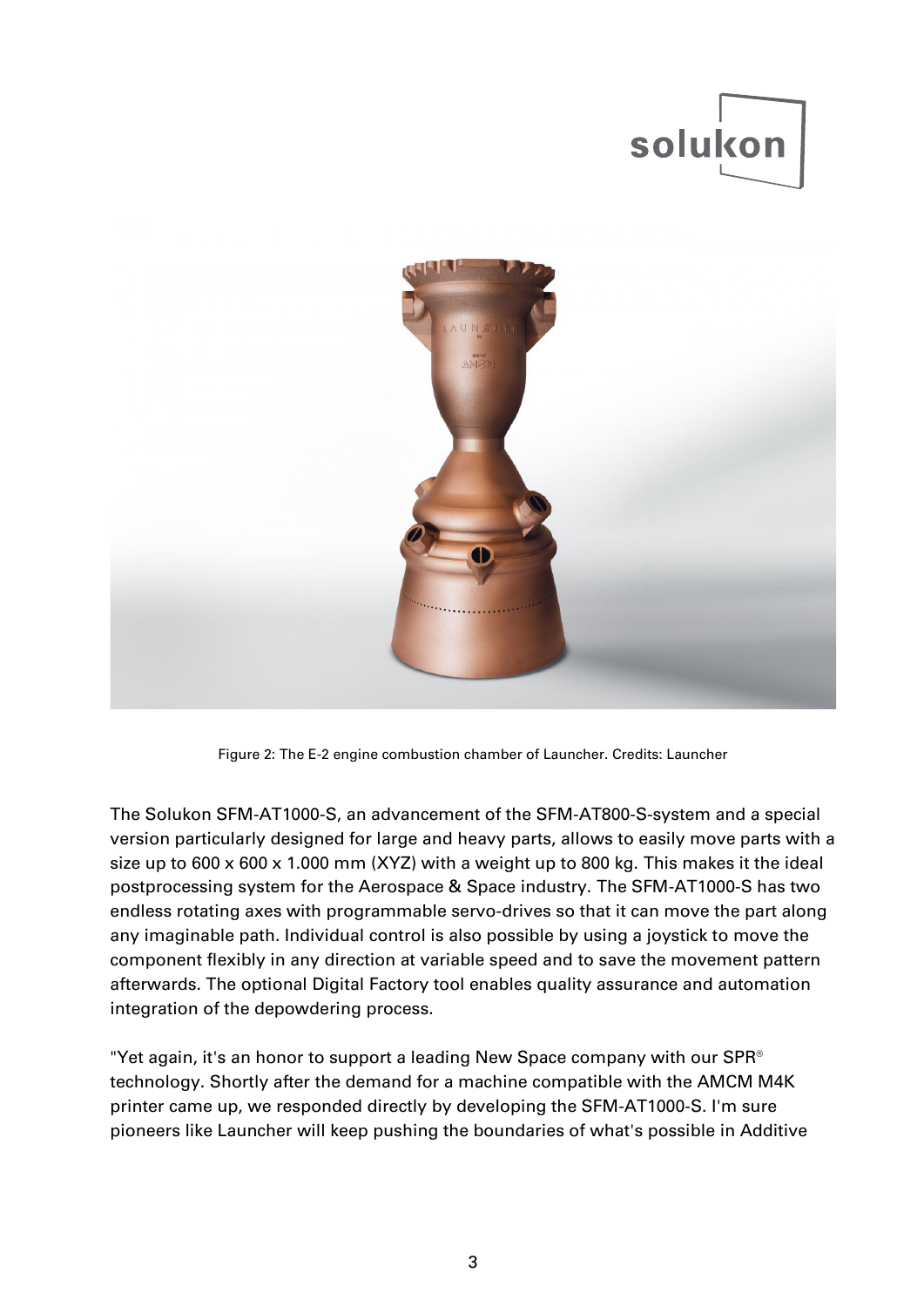

Manufacturing. Likewise, I'm sure we'll always stand by their side with the ideal depowdering solution", says Andreas Hartmann, CEO and CTO of Solukon.



Figure 3: The SFM-AT1000-S handles extraordinary large parts weighing up to 800 kg.

# **Official deal of Launcher and Solukon at Rapid + TCT show in Detroit, MI**

Solukon and Launcher will officially announce their partnership at Rapid + TCT show in Detroit, Michigan (May 17-19). Visitors will have the opportunity to explore the Launcher system live and in color at the Solukon booth 2137. The Solukon team is looking forward to seeing you there.